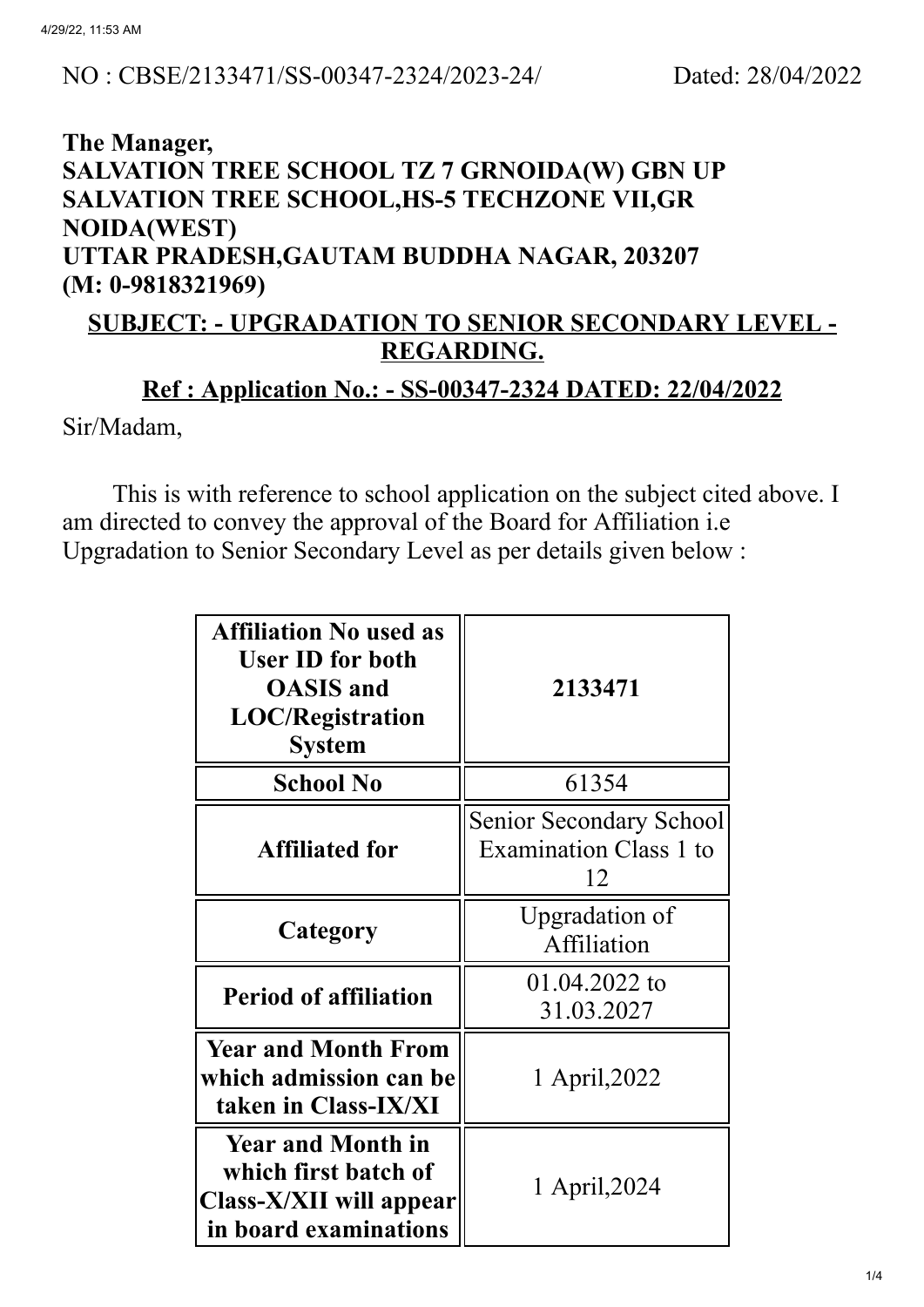The above sanction is subject to fulfillment of following conditions:-

- 1. The approval is based upon the documents /data/information uploaded by the school online. The school will be responsible for its genuineness. In case of any discrepancies, necessary action will be initiated against the school as per Affiliation Bye -Laws-2018.
- 2. The school will follow the RTE Act, 2009 and instructions issued thereon by the CBSE/Respective State /UT Govt. from time to time. The school will also abide by the conditions prescribed, if any, by the State Government concerned.
- 3. The School is required to apply on online for extension of affiliation along with the requisite fee and other documents as per Rule 10.3 of Affiliation Bye Laws.
- 4. The school should go through the provision of Affiliation and Examination Bye Laws and subsequent amendment therein as well as circulars and guidelines /instructions issued by the Board time to time and keep a copy there of for reference purpose and is also advised to regularly visit CBSE websites i.e., http://cbseacademic.nic.in/ & http://cbse.nic.in/ for updates.
- 5. The school to renew mandatory certificates from time to time.
- 6. The school shall be solely responsible for any legal consequences arising out of the use of school name/logo/society/trust or any other identity /activity related to running of school affiliated to CBSE. All legal expenses incurred by the Board, if any, arising out of these circumstances, shall be borne by the school.

**"The school shall possess valid fire safety certificate and Building safety certificate during functioning of the school which shall be renewed from time to time as per norms".**

## **DEPUTY SECRETARY/JOINT SECRETARY (AFF.)**

| <b>ISN</b> | Location of School | Campus<br>area | <b>Affiliation</b><br><b>Allowed</b> | Optimum No. of<br><b>Sections</b><br>$\Vert$ (From classes I/VI)<br>$\ $ to X/XII) |
|------------|--------------------|----------------|--------------------------------------|------------------------------------------------------------------------------------|
|            |                    |                |                                      |                                                                                    |

### **ENROLMENT TABLE**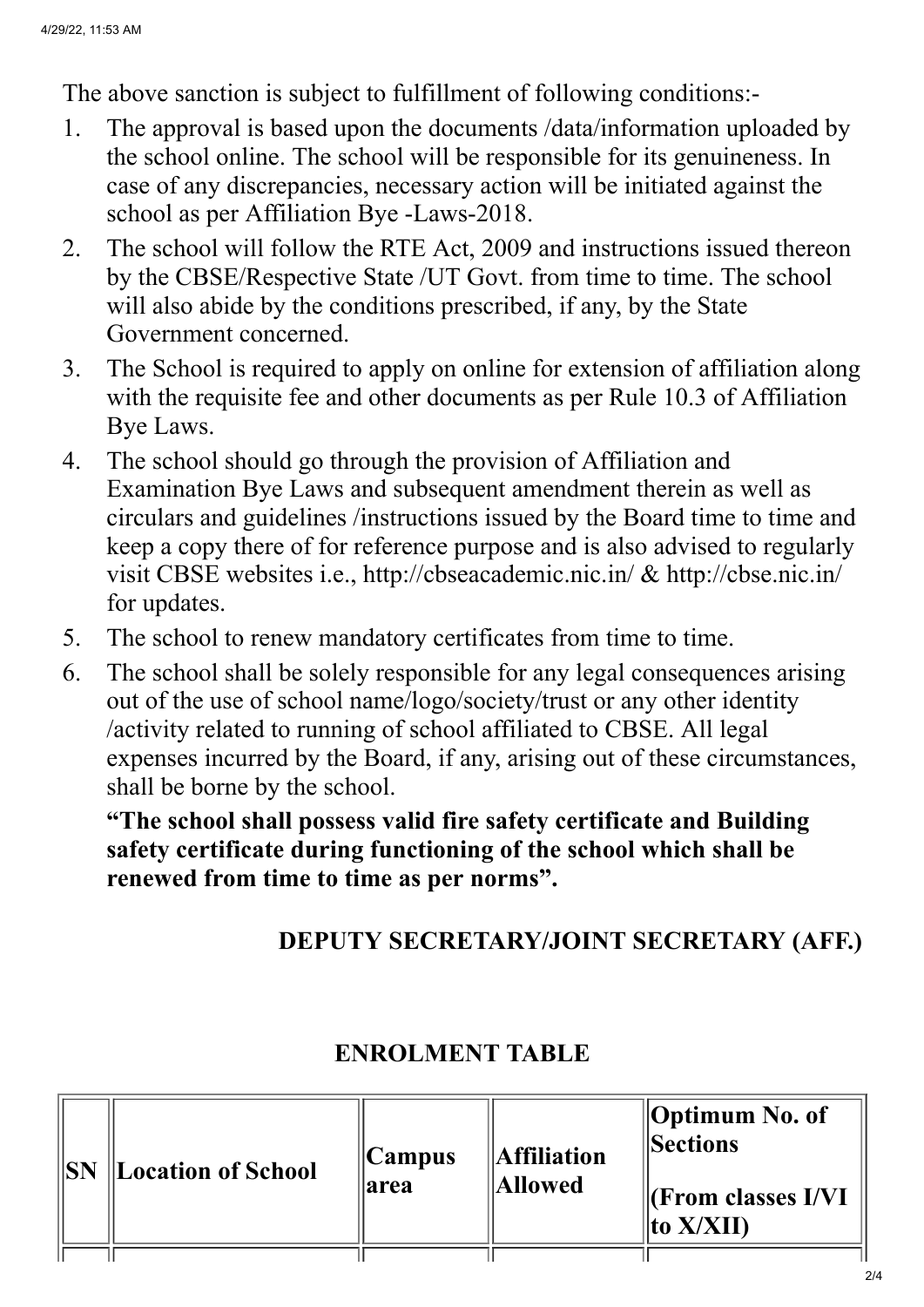4/29/22, 11:53 AM

| $\ A\ $                                                                                                                                       | $ Areas/Cities$ mentioned $  1600$ sqm<br>$\sin$ clause 3.6                                                             |             | $\ $ Up to Class-X $\ $ 10<br>only                                                                                                                                                                                                            |    |  |  |
|-----------------------------------------------------------------------------------------------------------------------------------------------|-------------------------------------------------------------------------------------------------------------------------|-------------|-----------------------------------------------------------------------------------------------------------------------------------------------------------------------------------------------------------------------------------------------|----|--|--|
| $\bf{B}$                                                                                                                                      | Areas/Cities mentioned<br>in clause 3.6                                                                                 | $2400$ sqm  | Up to Class-<br>XII                                                                                                                                                                                                                           | 24 |  |  |
|                                                                                                                                               | Areas/Cities mentioned<br>$\sin$ clause 3.6                                                                             | $3200$ sqm  | Up to Class-<br>XII                                                                                                                                                                                                                           | 28 |  |  |
| D                                                                                                                                             | Class-X Cities (Clauses<br>$(3.5)$ and<br>Areas mentioned in<br>clause 3.7                                              | 2000 sqm    | Up to Class-X $\parallel_{10}$<br>only                                                                                                                                                                                                        |    |  |  |
| E                                                                                                                                             | Class-X Cities (Clauses)<br>$(3.5)$ and<br>Areas mentioned in<br>clause 3.7                                             | 3000 sqm    | Up to Class-<br>XII                                                                                                                                                                                                                           | 24 |  |  |
| F                                                                                                                                             | Class-X Cities (Clause<br>$3.5)$ and<br>Areas mentioned in<br>clause 3.7 and<br>Areas/Cities mentioned<br>in clause 3.4 | $4000$ sqm  | Up to Class-<br>XII                                                                                                                                                                                                                           | 28 |  |  |
| G                                                                                                                                             | Pan India (Clause 3.3)                                                                                                  | $6000$ sqm  | $ Up \text{ to Class-}$<br>XII                                                                                                                                                                                                                | 38 |  |  |
| H                                                                                                                                             | Pan India (Clause 3.2)                                                                                                  | 8000 sqm    | $ Up \text{ to Class-}$<br>XII                                                                                                                                                                                                                | 48 |  |  |
|                                                                                                                                               | Pan India (Clause 3.2)                                                                                                  | $>8000$ sqm | <b>Up to Class-XII</b><br>The number of sections shall be<br>restricted in accordance with 'H'<br>above with land requirement unit<br>scaled down to 2000 square meters<br>i.e. 12 sections for every $2000$<br>square meter additional land. |    |  |  |
| The total number of sections taken together for classes XI and XII<br>should not be more than 1/3 of optimum number of section allowed on the |                                                                                                                         |             |                                                                                                                                                                                                                                               |    |  |  |
| basis of land holding for any school.                                                                                                         |                                                                                                                         |             |                                                                                                                                                                                                                                               |    |  |  |
|                                                                                                                                               |                                                                                                                         |             |                                                                                                                                                                                                                                               |    |  |  |

 $\mathbb{I}$